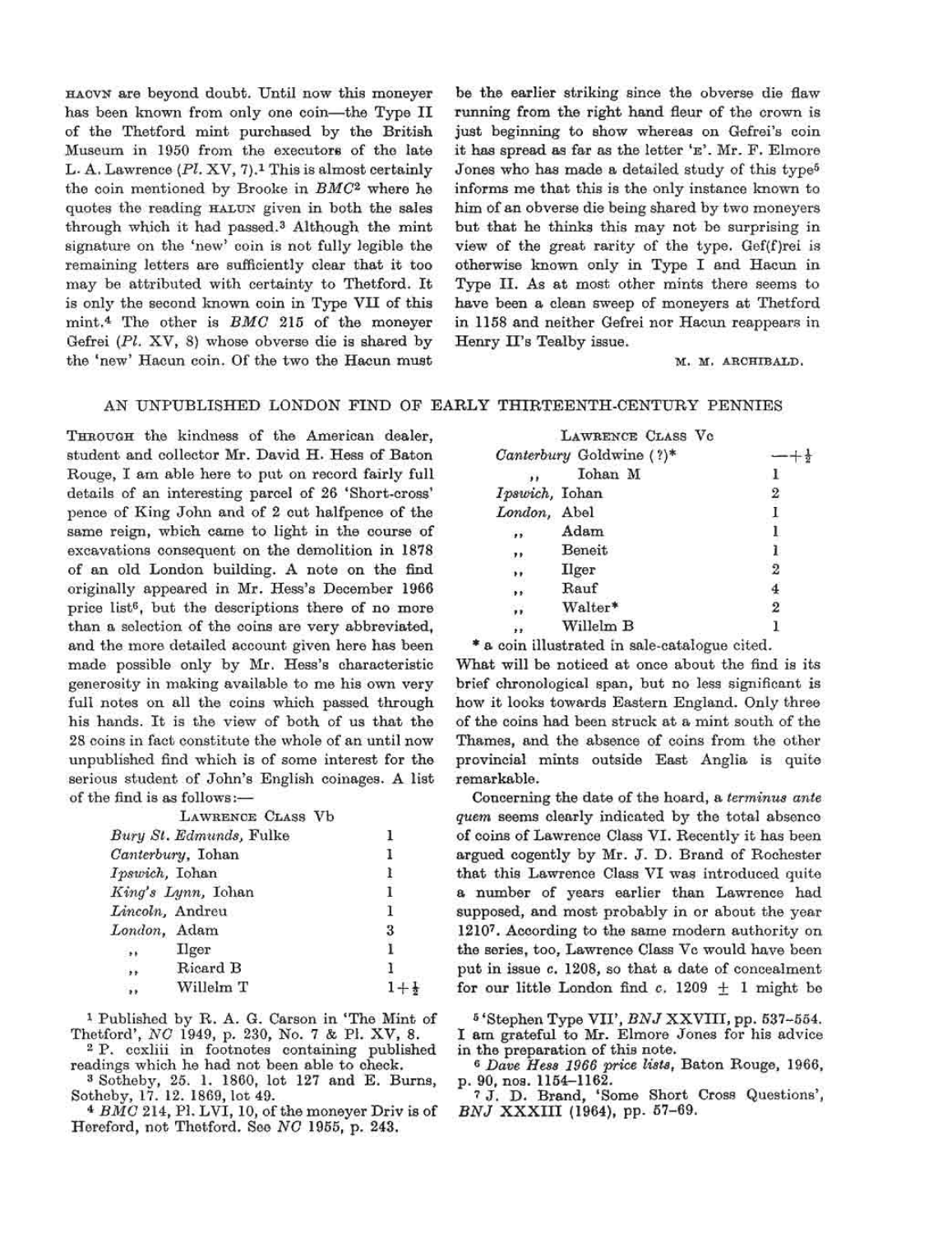thought unlikely to be wide of the mark by more than a few months. English finds, however, concealed at this juncture are not in fact all that numerous. What I believe to be one which likewise had been overlooked by the *Inventory* is the 1885 (?) find of 35 silver pennies from Stockland near Honiton in Devon—I owe the reference to Mr. J. D. Brand who has included such details as are still available in his privately distributed list (November, 1966) of the 'Short-cross' coins in the Royal Mint Museum. It is to be hoped that Mr. Brand will publish the hoard in these pages, and the remarks that follow are concerned only with the relevance of the find to that made only a few years before in London, though it is perhaps worth recording that my friend Miss M. A. O'Donovan, B.A., of Exeter University, has made extensive enquiries which suggest that there is no local record of the discovery. It appears that the Stockland find was composed of 33 English coins—all it would seem 'Short-cross' pence—an Anglo-Irish penny of John struck at Dublin, and a Scottish penny of William the Lion. On any telling, the Anglo-Irish coin provides a *terminus post quern* of 1204/5, and it is my belief that a good case can be made out for the hoard having been concealed a little later than that but not substantially later than c. 1210. In the Royal Mint Museum in 1874 there were only nine 'Short-cross' pennies later in date than Lawrence Class Vc, and in 1906 this number still had not risen beyond a dozen. Yet, in 1885 the Mint Museum had been able to take its pick from 35 coins, and had selected ten, of which eight were English. Had the Stockland parcel in fact included coins of Lawrence Classes VI and VII, it seems scarcely credible that to this day the Mint Museum collection lacks coins of three of the four common London moneyers in Class VI, and of four of the five common London moneyers in Class VII—the three post-Class Vc pieces acquired by that institution between 1874 and 1906 being two Class VII coins of Canterbury and one coin of the same class from Bury St. Edmunds. Complete certainty, of course, is still not possible, but it is a wry thought that if the Stockland find in fact had ended—as we may well suppose—with English coins of Lawrence Class Vb or Vc, and had been published by the British Museum authorities even in outline, the Irish numismatist would have had for many years now that elusive hoard-evidence for the date of the inception of the REX coinage of Dublin which he still awaits *(cf. North Munster Studies,* ed. E. Rynne, Limerick, 1967, pp. 437-78—the Stockland find unfortunately came to my notice too late for its inclusion in the inventory there given of those hoards believed to have contained Anglo-Irish coins of John). The Stockland hoard excepted, our nearest analogues to the 1878 London find in point of presumed date of concealment seem to be the vast but ill-recorded and perhaps dubious Sudbourne treasure *(Inventory* 344, *cf. BNJ* XXIX, ii (1959), pp. 307-311; *North Munster Studies,* p. 450 etc.), and a small find from Normandy *(cf. SNC*  1966, p. 30).

The interesting suggestion has been made to me that the 1878 London find could be a parcel from the great Sudbourne hoard which supposedly came to light in 1879. It is perfectly true that in its composition the London parcel has marked affinities with a parcel from the Sudbourne hoard published in the 1959 *British Numismatic Journal,* and an analysis of the two parcels does suggest very strongly that they had been concealed at the same period. Perhaps, though, this is not very surprising, as the years in question were those when we might have thought it more than likely that owners of coin were committing a proportion at least of their riches to the safe-keeping of the soil. Nor is Sudbourne so removed from London that we need be surprised that there are resemblances between the content of two distinct finds concealed on the same occasion. There is the further point that in 1959 the owner of the Sudbourne parcel, an elderly gentleman but by no means a centenarian, stated explicitly that the coins had been found in his youth. In other words, there is very real reason to think that the Sudbourne hoard was not discovered as early as 1879, and it has already been suggested that the real date of discovery was in the first years of this century, the 1879 date being a 'smoke-screen' to discourage official interest, it being well-known that the British Museum authorities—very properly one hastens to add—were and still are generally reluctant to initiate proceedings in the case of coins discovered in the comparatively distant past. The fact, too, that the curiously precise date 1878 should have been preserved as part of the tradition of the London parcel suggests very strongly to the historian that it is right—it may perhaps be observed at this point that Mr. Hess did not acquire the coins in England, so that the question of treasure trove regulations did not and could not arise. On balance, therefore, we see no reason to doubt the family tradition that the coins here published were found in 1878 and in London. As we have seen, the years c. 1210 were years when coins were likely to have been committed to the ground, and especially where south-eastern England was concerned, and one does well to remember that the Iona *(Inventory*